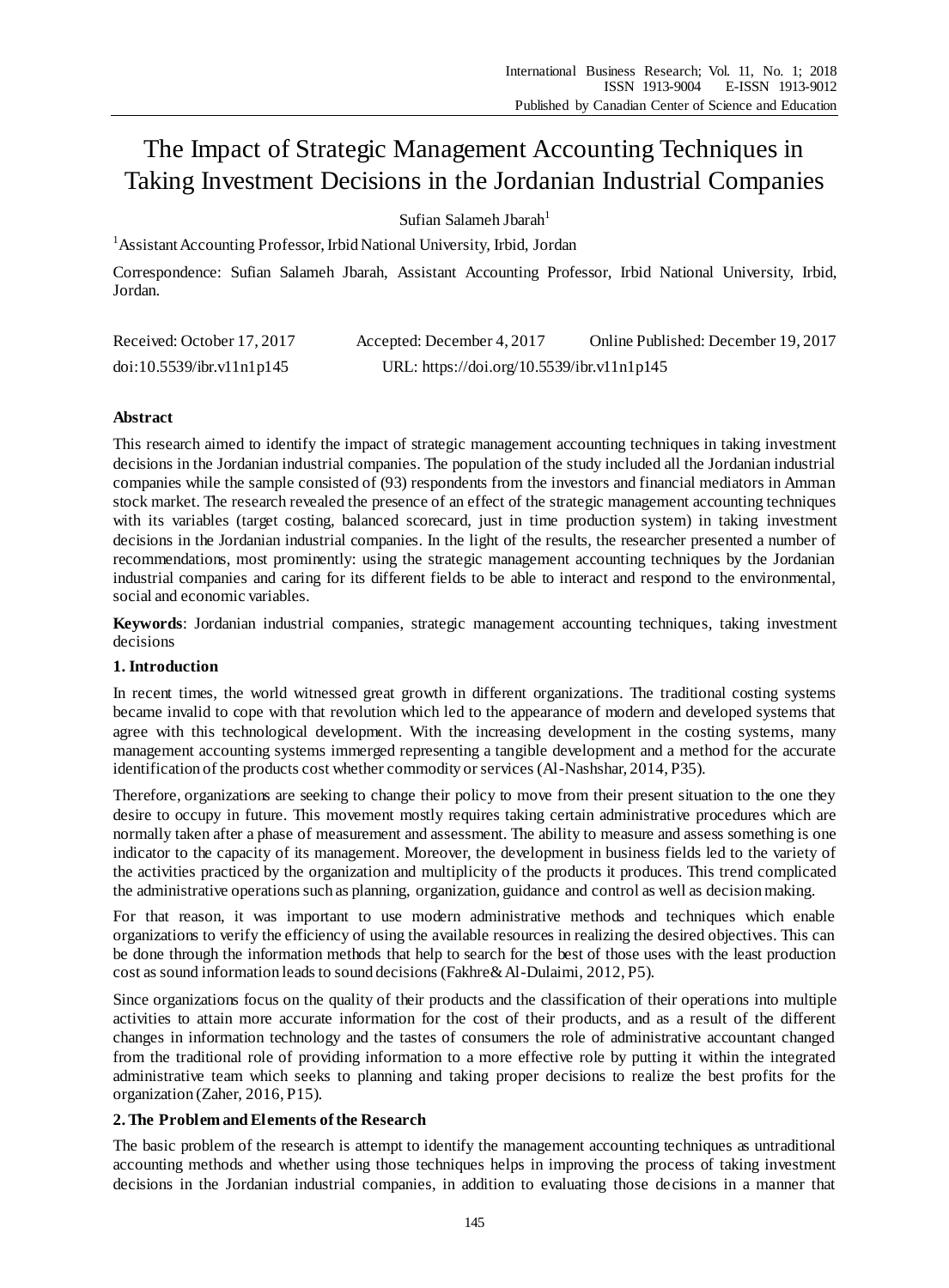realizes balance in performance, and whether they have contributed in maximizing the returns of revenues as a financial measure, or contributed in raising the level of satisfaction among the shareholders and investors in those companies and increasing confidence indicators in the transaction of clients as non-financial indicators. Thus, while the management accounting methods seek planning and taking proper decisions to realize best profits for the company, this research presents the following question: Is there an impact of the strategic management accounting techniques in taking investment decisions in the Jordanian industrial companies?

## **3. Objectives of the Research**

The main goal of this research is identifying the impact of strategic management accounting techniques with its variables (target costing, balanced scorecard, just in time production system) in taking investment decisions in the Jordanian industrial companies.

## **4. Importance of the Research**

The importance of the research appears under the fast and constant development in this field making it a fertile domain which requires directing the attention toward the development of management accounting techniques in the Jordanian industrial companies to be utilized by investors in taking investment decisions in those companies.

## **5. Hypotheses of the Research**

The main hypothesis of the research was coined as follows: there is no statistically significant effect of the strategic management accounting techniques with its variables (target costing, balanced scorecard, just in time production system) in taking investment decisions in the Jordanian industrial companies.

## **6. Model of the Research**

Independent variables Dependent variable



Figure 1. Model of the Research

## **7. Methodology of the Research**

This research is one of the field researches in which the researcher followed the analytical descriptive method to identify the impact of strategic management accounting techniques in taking investment decisions in the Jordanian industrial companies.

#### *7.1 Population and Sample of the Research*

The population includes all the industrial companies listed in Amman stock market counting (56) companies according to (the annual report of Amman stock market for the year 2016), and the inspection unit consists of the investors and financial mediators in Amman stock market whereupon (125) questionnaires were distributed following the available method. (93) questionnaires were retrieved and adopted for the statistical analysis purposes at the rate of (74.4%).

#### *7.2 Collecting Data, Validity and Reliability*

# 7.2.1 The Tool of Collecting Data and Validity and Reliability

The researcher designed a questionnaire which covered all the axes of the research according to Likert Scale quintet with five grades (strongly agree 5 marks, agree 4 marks, agree somewhat 3 marks, not agree 2 marks, strongly not agree 2 marks). Cronbach's Alpha coefficient was used where the reliability degree reached at (90.3%) which is accepted and reliable to generalize the results.

#### 7.2.2 Statistical Treatment

The researcher used the statistical method (SPSS) in analyzing data where he used the arithmetic means and standard deviation with the simple multiple linear regression analysis to the test hypotheses.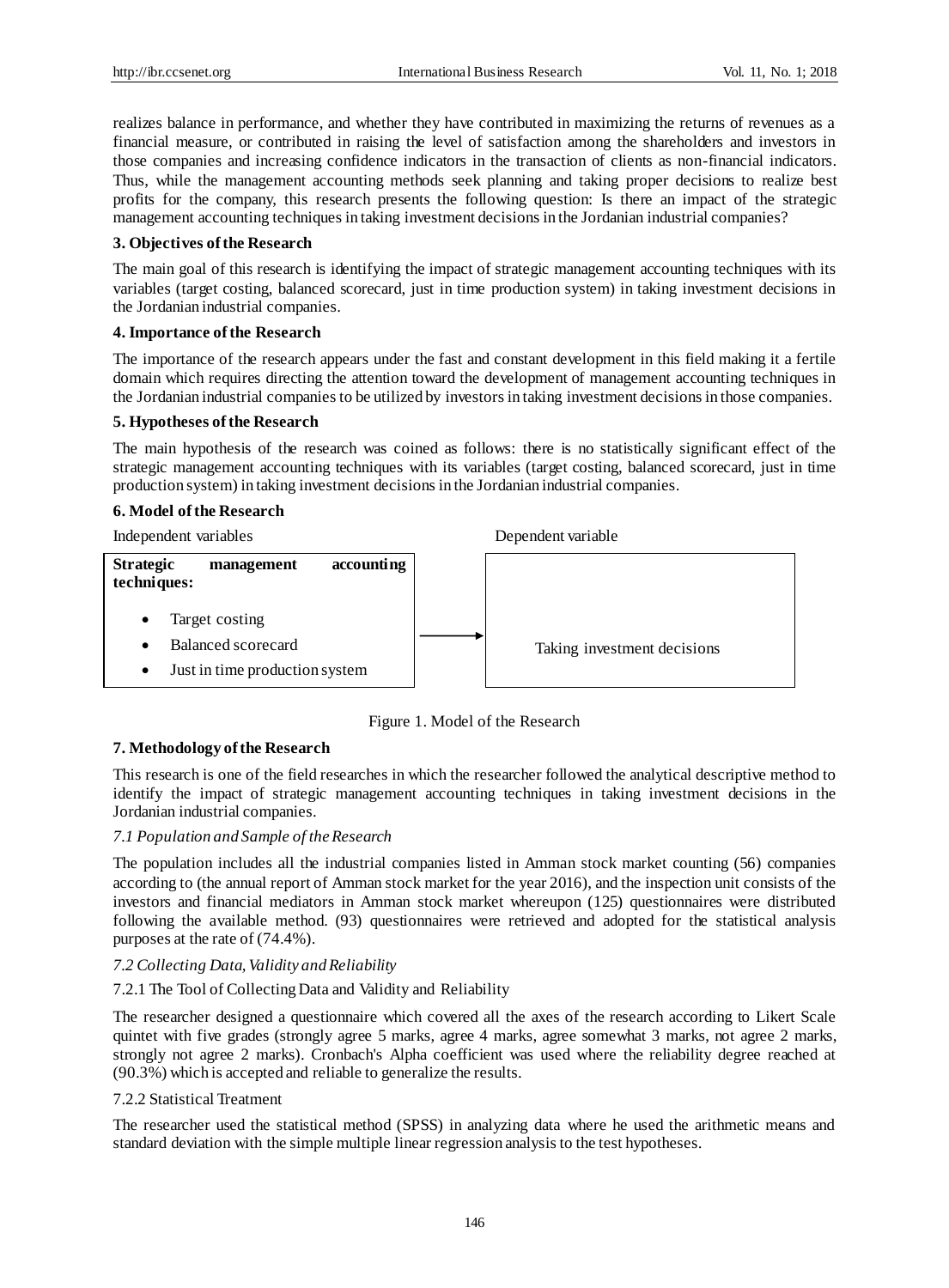## 7.2.3 Data Collection Methods

The researcher depended on two types of information sources:

First: The primary sources: The data attained through the questionnaire of the field research.

Second: The secondary sources:The data attained from desk sources like books, scientific material, reports and researches related to management accounting techniques and decision making.

## **8. Previous Studies**

Abu Zaid (2010) conducted a study which aimed at assessing the traditional costing systems and methods of their development and studying the role of target costing system to achieve a competitive advantage in oil and gas companies to enable them survive in the international markets.

The study of Jawad and Al-Rifa'i (2010) suggested that the sample company not to follow the scientific steps for taking the decision related to accepting a special order together with not making the deferential analysis of costs for its significant role in helping the manager in taking such decisions.

The results of the study of (Kee, 2010) showed that the traditional target costing model can lead to products which have negative present net value while it rejects the products with positive present net value. In addition, the mathematical analysis of the traditional target costing model indicates that it is a typical feature of the model.

The study of (Joudeh et al., 2011) indicated that most companies have a clear definition for management accounting and that the majority of these companies have independent divisions or persons in charge of applying the management accounting methods and that the use of management accounting methods in companies is weak generally especially the modern management accounting methods.

The study of (Adler et al., 2012) pointed out that the most companies use many modern methods without leaving the traditional management accounting methods. The research also indicated that the obstacles of adopting the modern methods are attributed to limitations related to the human resources of those companies.

The study of (Wegman, 2013) showed that the logic of (ABC) system remains the best to improve the management accounting systems for the purpose of leading the strategic decisions.

The study of (Jaradt& Al-Shebli, 2014) pointed out that the information provided by management accounting contributes in the mergence of commercial banks through all stages.

The study of (Ghneimi, 2014) showed that applying the target costing method helps to support the competitive ability of the commercial bank's services and enhance achieving the strategic goals of the bank which are survival, growth and continuity in the prevailing competitive market of present time.

The results of the study of (Al-Tarawneh, 2015) showed that the costing method based on activity concentrates on activities as the main target of the cost and that the cost causes in the costing system give more accurate results than the traditional foundations.

Finally, the study of (Al-Nsour, 2016) indicated that the industrial companies apply the traditional management accounting methods more that the modern ones which means that there is still insufficient knowledge about the management accounting methods.

What distinguishes the present research: What gives distinction to this research is that it is not restricted on studying a specific technique concerning applying or not applying it. This research moved beyond this target to identify the impact of the strategic management accounting techniques in taking investment decisions in the Jordanian industrial companies.

## **9. The Theoretical Framework**

## *9.1 Management Accounting*

Management accounting went through many development phases due to different economic, political, legal and social factors. It roots go back to the 19<sup>th</sup> century when the management needed information about the costs in the industries of spinning and weaving, and iron and steel industry and other industries based on large size of production. The focus was mainly on cost and wages then extended to include the additional costs of products to participate in determining the cost of stocks in a better manner. (Joudeh et al., 2011, P.18).

Management accounting has an impressive role in the different aspects of economic life. It has to go with the requirements of society and the needs of managers which change rapidly. The 21 $^{\rm st}$  century is witnessing a new era and a huge information jump, and since accounting is the offspring of economic needs, it had to consider these great technical developments and the revolution which created huge numbers of units with various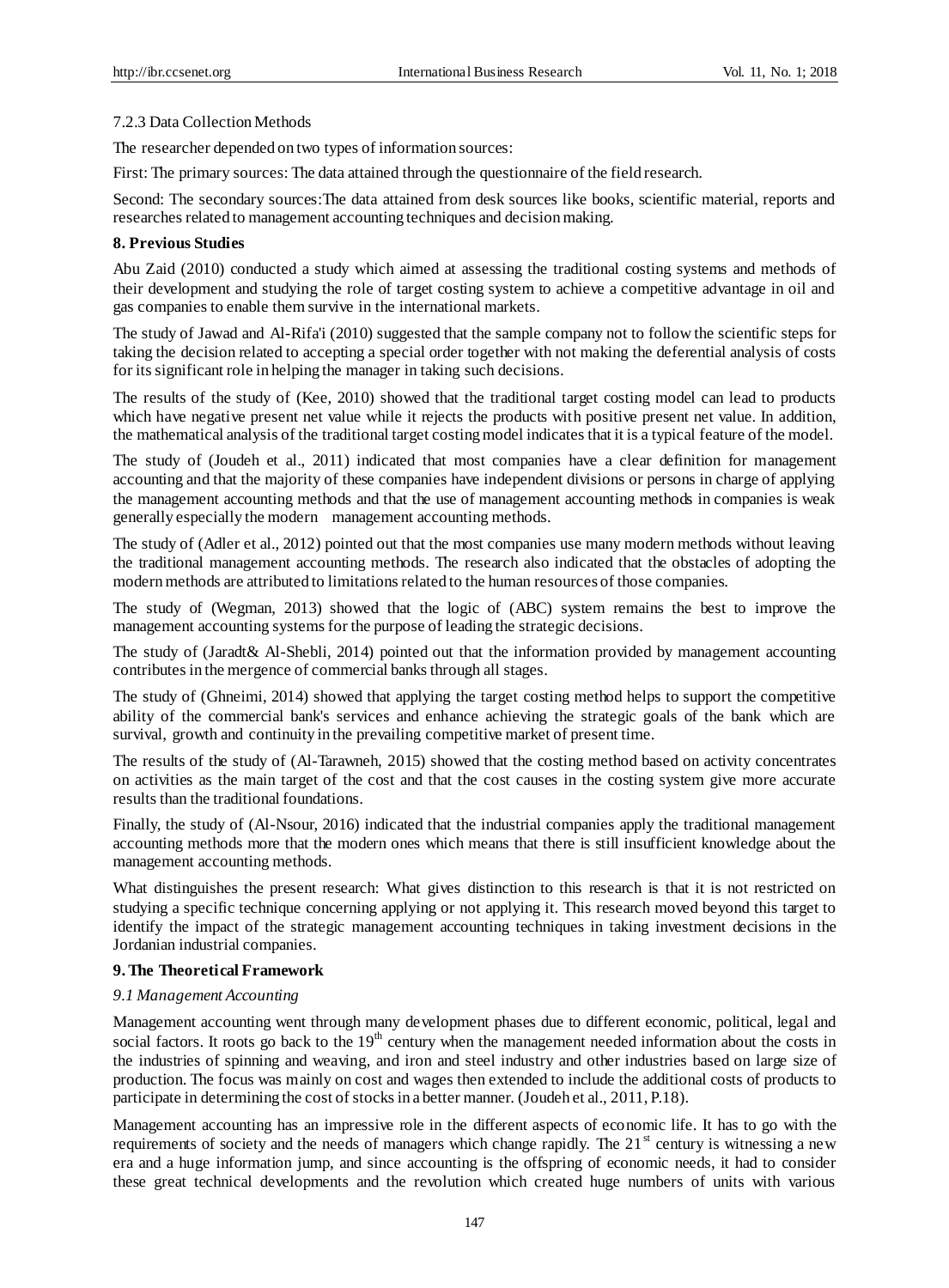activities from which are the giant multinational companies which produce different hi-tec goods and services. The age of information and communication technology produced new techniques with which the accountants are dealing especially the management accountants who have to be interested in developing information of quality and appropriation for decision making and to be distributed in the right time beside the importance of following up with management accounting as the main source to maintain the competitive ability to develop and adapt with those changes. The management accountant has no choice but to obtain a set of knowledge and skills and to know about aspects of creativity and thinking to find solutions to the problems that face organizations during decision making. The management accountants who cannot adapt with those changes will find it hard to compete in this expanding career. They will not be able to provide high quality professional services which will expose them to threats that may result in the impossibility to keep their jobs (Ali, 2016, P. 12-13).

For the purpose of this study, the researcher used three methods of management accounting which are: target costing, balanced scorecard, just in time production system and following is a brief account of those methods:

#### 9.1.1 First: Target Costing

Target costing is the process of controlling and specifying the costs of the suggested product, and the quantity of production which generates the required profit at its expected selling price in the future. It is one of the cost management tools that reduce the total production cost during the life cycle of the product with the help of those in charge of production and designing engineering (Sakurai, 2008, P.39).

(Kato, 2003, P: 33) believes that the target costing system is one of the strategic tools that reduce the production cost of a product during its life cycle and it represents the "the set of activities that aim at reducing the costs of the high quality product life cycle and which meets the needs of the clients through examining all the ideas through which those costs can be reduce in the planning and developing stages".

Target costing is also defined as "The management costing planned and used in the preliminary stages of the product's design which affects the process of production according to the requirements of the market and it includes a group of activities that can be shaped and determined to reach at the required costing level, and it is usually divided into stages to facilitate achieving the financial targets planned by the management" (Yoshikawa, 2013, P: 33).

The researcher sees that the target costing is the controlling process which utilizes data and information in a logical series of steps to determine and realize the target costing of the product. It is one of the effective and inclusive costing systems which care for the coordination and organization of all stages of the project such as planning, designing, production and control.

#### 9.1.2 Second: Balanced Scorecard

It is one of the modern administrative means presented by Kaplan & Norton as a new concept of strategic management. This contemporary model presents a complete solution to the weakness and vagueness of the old attitude of the administrative system which concentrates on the financial performance through adding other dimensions that transform the strategic plan into tangible acts and results connecting the goals, means and measurements with the required level of performance and the programs with the strategic plan (Theresa et al., P: 20).

This card is an assessment and strategic tool at the same time because it adopts four axes to assess the performance of the organization namely: the financial axis, the internal operation axis, instead of concentrating on the financial perspective only which is insufficient to form a comprehensive image of the organization (Horngren, 2005, P: 448).

(Kaplan \$ Norton, 2005, P: 52) defined the balanced scorecard as "a tool which translates the mission and strategy of the company into goals and measurements and presents a solid set of ideas and principles in addition to a comprehensive course of the companies to follow the translation of the mission through an interconnected set of performance measurements. These measurements contribute in the accomplishment of the work, placing a strategy of the work, the connection of the strategy with the work and the coordination between the individual and organizational performance.

The researcher believes that the balances scorecard clarifies the strategic vision, improves performance, puts a series of goals, provides feedback for the strategy and connects rewards to performance standards. It also keeps the financial standards as a significant brief for the worker and management performance and sheds light on a set of measurements which are more general, interactive and interconnected between the consumer and the internal operations and workers and the performance of the system to realize a long-term financial success.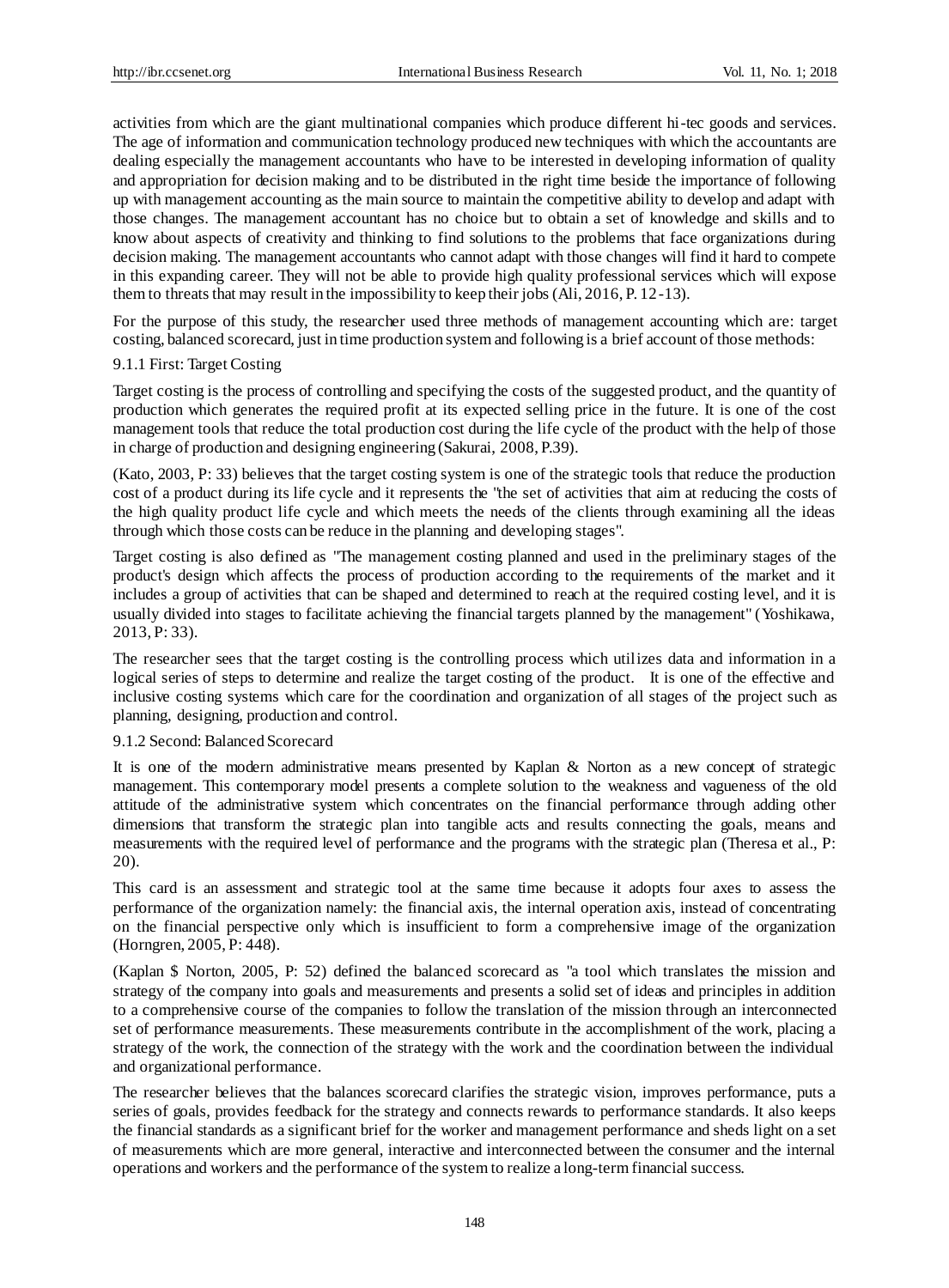#### 9.1.3 Third: Just in Time Production System

Just in time production system is a method which depends on technology to limit the waste in time of purchase and production and to do without all types of stock in a way that reduces the costs of the production process, increases production and meets the client's needs in time with the specified quantities (Al-Bishtawi& Al-Matarneh, 2007, P: 299).

(Schroeder, 2008, P: 189) argues that the concept of (JIT) goes beyond the control on stock to include the whole production system as it removes all sources of wastage and any activity that does not add value to production through producing the right product in the right place and right time that is production according to demand contrary to the traditional inlet which produces according to the specific case (Just-In-case), and the provision to the productive possibility which should be exploited as long as available and not according to the demand on just in time production.

(Adeyemi, 2010, P: 145) defined (JIT) as a system that works as a comprehensive strategy which combines the basic tactical elements that include: (JIT) purchase and (JIT) production to remove wastage and for the optimal use of resources in all the preparation chain.

The researcher believes that the philosophy of just in time production system is based on presenting new production concepts and methods which efficiently help in achieving a competitive position among the competitive companies. The power of this system appears in that its concepts change the prevailing concepts and principles as it exposed many negative aspects of the traditional administrative systems.

#### *9.2 Taking Investment Decisions*

The success of the investment process depends on the soundness and appropriation of the investment decision. This type of decisions has several properties that make it more important due to their fixed liabilities that cannot be adjusted or cancelled. Therefore, the success of the investment project depends on the investment decisions taken at the beginning of the project (Abu Jalil&Akel, 2016, P: 114).

(Kuaider, 2012, P: 21) defined the investment decision as "The decision that dictates the allocation of a sum of funds at the present time and on the long run to achieve profits in the future and which is liable to different levels of risks".

Due to the great importance of the investment decision and the comprehension related to this concept, Abu Khashabeh (2011, P: 3) stated that the investment decision includes the following:

1- Decisions to invest funds in investment projects which produce new production capacity.

2-An investment decision to expand current projects to increase the present production capacity of the project.

3-An investment decision to maintain or to increase the present production capacity to renew the present assets.

Taking investment decisions is connected to the decisions related to the long-term capitalistic investment which generates new production capacity and extends to long periods in the future. Most investments projects extend to long periods, and since the future is uncertain, the success or failure of such decisions depend on the accuracy of prediction about the future especially concerning the element of sales which is the corner stone in the investment decisions (Salem, 2015, P: 246).

(Zirar, 2013, P: 8-9) added that investment decision is non-repeated as the applied domains of the feasibility studies cannot be done except in distanced tine periods and it is a strategic decision which needs the ability to predict the future and holds fixed costs that cannot be adjusted or cancelled and it allows extends to future activities and mostly connected with a certain level of risks. The researcher argues that the investment decision is similar to any other decision in being the choice of the suitable alternative and it depends on the main goal of the investor which is maximizing the achieved return of the investment with an acceptable level of risk. Therefore, the investment decision can be defined as allocating a specific sum of funds in along period of time to achieve future profits and it is liable to the risks of uncertainty.

## **10. Analyzing Data and Testing Hypotheses**

## *10.1 Descriptive Statistics*

10.1.1 First

Results of the descriptive statistics of the data related to the variable (target costing)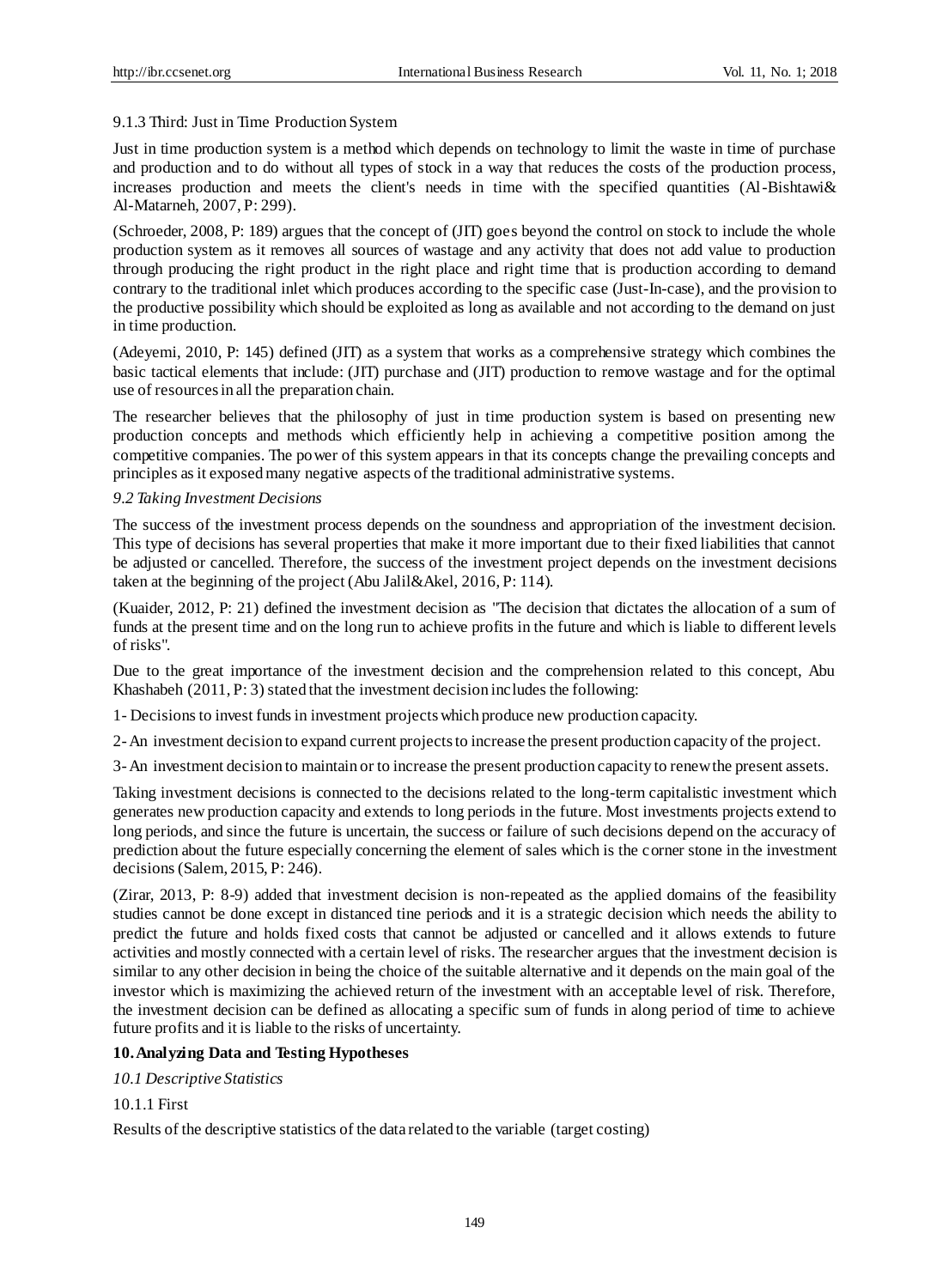Table 1. The arithmetic means and standard deviation (target costing)

| serial         | items                                                                                                                                                          | arithmetic | standard  | level<br>of | sequence |
|----------------|----------------------------------------------------------------------------------------------------------------------------------------------------------------|------------|-----------|-------------|----------|
|                |                                                                                                                                                                | means      | deviation | importance  |          |
| 1              | Allocating specific expenses annually for research and<br>development.                                                                                         | 3.649      | .707      | medium      | 3        |
| 2              | There are other geometric designs for products to<br>ensure the required technical specifications.                                                             | 3.627      | .719      | medium      | 5        |
| 3              | The actual products are tested after production to<br>provide high quality and suitable prices for clients.                                                    | 3.461      | .761      | medium      | 7        |
| 4              | Operation engineering can be designed in a way that<br>leads to reduce costs and to provide new models in the<br>future.                                       | 3.690      | .729      | high        | 2        |
| 5              | Production process can be managed in a way that<br>reduces the costs of products.                                                                              | 3.099      | .818      | medium      | 10       |
| 6              | The production operations design affects the costs of<br>products to provide products with better prices.                                                      | 3.511      | .817      | medium      | 9        |
| 7              | The costs of products area affected by the storing costs<br>of raw materials and the requirements and prices of the<br>production process.                     | 3.812      | .742      | high        | 1        |
| 8              | The demand can be predicted and studied to market the<br>products and determine the appropriate prices.                                                        | 3.498      | .811      | medium      | 6        |
| 9              | Depending on several procedures to determine the<br>market's needs and to care for the opinions and<br>suggestions of clients.                                 | 3.481      | .670      | medium      | 7        |
| 10             | A handling system for raw materials and the<br>requirements of the production process can be provided<br>according to the needs and within certain validities. | 3.665      | .775      | medium      | 4        |
| target costing |                                                                                                                                                                | 3.549      | .599      | medium      |          |
|                | This conjekts are togeted through the items which realized an orithmetic mean of (2,540) with a standard                                                       |            |           |             |          |

This variable was treated through ten items which realized an arithmetic mean of (3.549) with a standard deviation (.599) and since the arithmetic mean is less than (3.68), we can say that the effect of target costing in taking investment decisions in the Jordanian industrial companies is at a medium level, we notice that the item which states "The costs of products area affected by the storing costs of raw materials and the requirements and prices of the production process" took the first rank with an arithmetic mean of (3.812) and a standard deviation of (.742) with high level of effect, while the item which states "A handling system for raw materials and the requirements of the production process can be provided according to the needs and within certain validities" was the least among the means of responses with an arithmetic mean of (3.099) and a standard deviation of (.818) with a medium level of effect.

The researcher believes that the impact of the target costing is reflected upon the need to improve the product and its features, modifying the operation, methods, simplifying the design to improve the quality and meeting the desires of clients. This shows the importance of dealing with the target costing in taking investment decisions in the Jordanian industrial companies.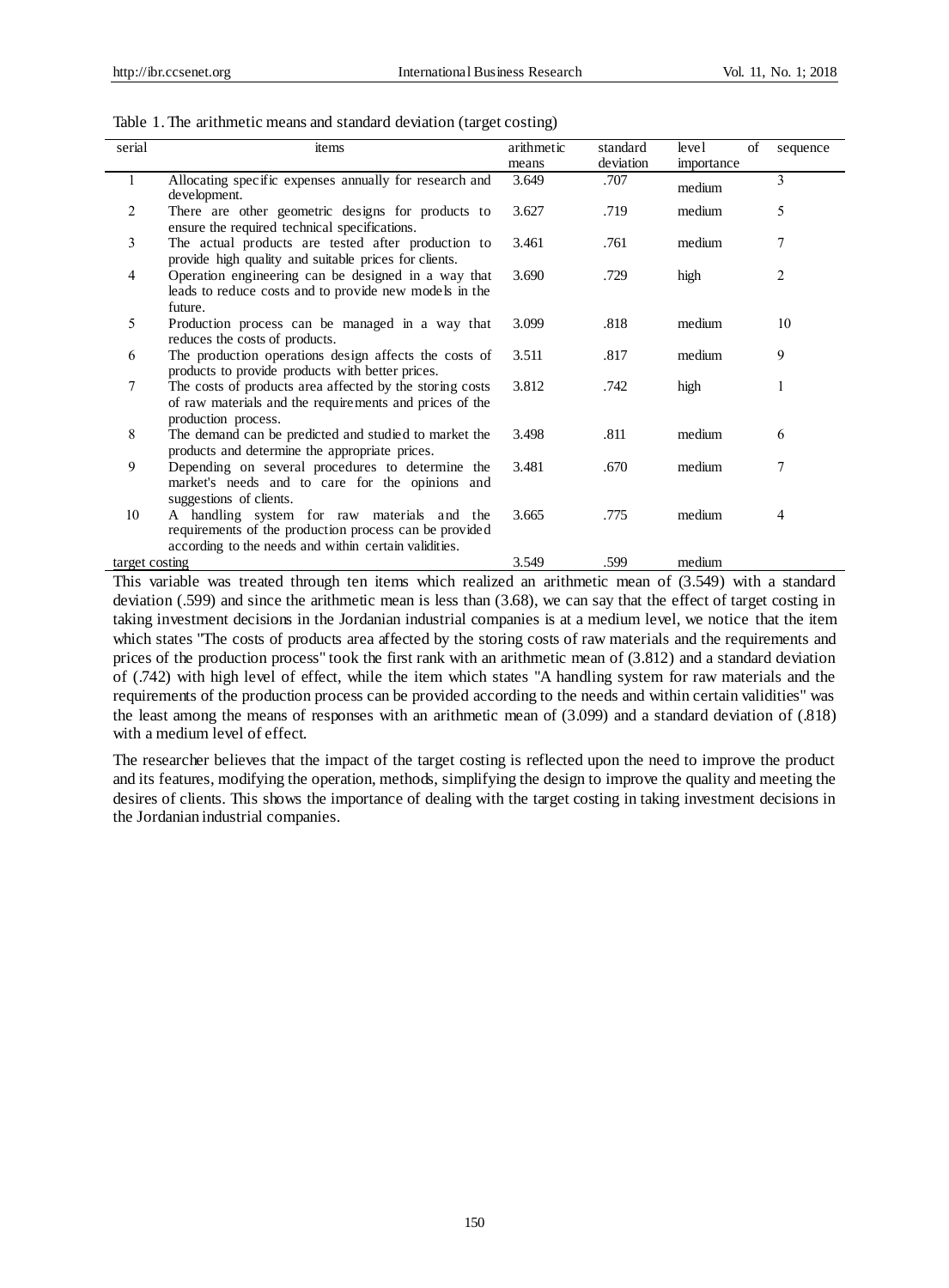#### 10.1.2 Second

Results of the description statistics of the data related to T the balanced Scorecard)

Table 2.The arithmetic means and standard deviation (balanced scorecard)

| serial | items                                                                                                                                                                | arithmetic | standard  | of<br>level | sequence |
|--------|----------------------------------------------------------------------------------------------------------------------------------------------------------------------|------------|-----------|-------------|----------|
|        |                                                                                                                                                                      | means      | deviation | importance  |          |
| 11     | The company clarifies its strategy to the shareholders<br>and determines its strategic goals clearly.                                                                | 3.271      | .697      | medium      | 8        |
| 12     | The company cares for performance measurements to<br>accomplish its works and puts work strategies<br>connected to works.                                            | 3.459      | .651      | medium      | 4        |
| 13     | The company coordinates between the individual and<br>organizational performance.                                                                                    | 3.589      | .702      | medium      | 2        |
| 14     | The company has a clear plan to achieve the strategic or<br>tactical goals and to facilitate the process of preparing<br>the annual budget.                          | 3.410      | .840      | medium      | 6        |
| 15     | The company seeks to increase the administrative<br>harmony among the workers and to build organizational<br>knowledge to help them improve their abilities.         | 3.457      | .604      | medium      | 5        |
| 16     | The company is interested in performance measurement<br>operations and the connection of the short-term<br>operational control with a long-term vision and strategy. | 3.252      | .730      | medium      | 9        |
| 17     | The company translates its strategy into specific goals,<br>target measurements and standards and initiatives for<br>continuous improvement.                         | 3.335      | .612      | medium      | 7        |
| 18     | The company communicates the strategy to all the<br>employees and spreads the organizational change and<br>learning.                                                 | 3.559      | .899      | medium      | 3        |
| 19     | The company attempts to harmonize the individual<br>goals and the division's goals with its strategy.                                                                | 3.774      | .716      | high        | 1        |
|        | balanced scorecard                                                                                                                                                   | 3.456      | .584      | medium      |          |

This variable was treated through nine items with an arithmetic mean of (3.456) and a standard deviation of (.584), and since the arithmetic mean is less than (3.68) we can say that the effect of the balanced scorecard in taking investment decisions in the Jordanian industrial companies was medium. We notice that the item which states "The company attempts to harmonize the individual goals and the division's goals with its strategy" took the first rank with an arithmetic mean of  $(3.774)$  and a standard deviation of  $(0.716)$  with high level of effect, while the item which states "The company is interested in performance measurement operations and the connection of the short-term operational control with a long-term vision and strategy" was the least among the means of responses with an arithmetic mean of (3.252) and a standard deviation of (.730) with a medium level of effect.

The researcher believes that the balances scorecard is a developed method in the work that requires many assessment tools. It is of the most important management accounting techniques used in the assessment process which depends on the financial and non-financial performance measurements and it consequently contributes in measuring the development of the products produced by the Jordanian industrial companies in a manner that leads to rationalize their cost which maximizes the revenue of those companies.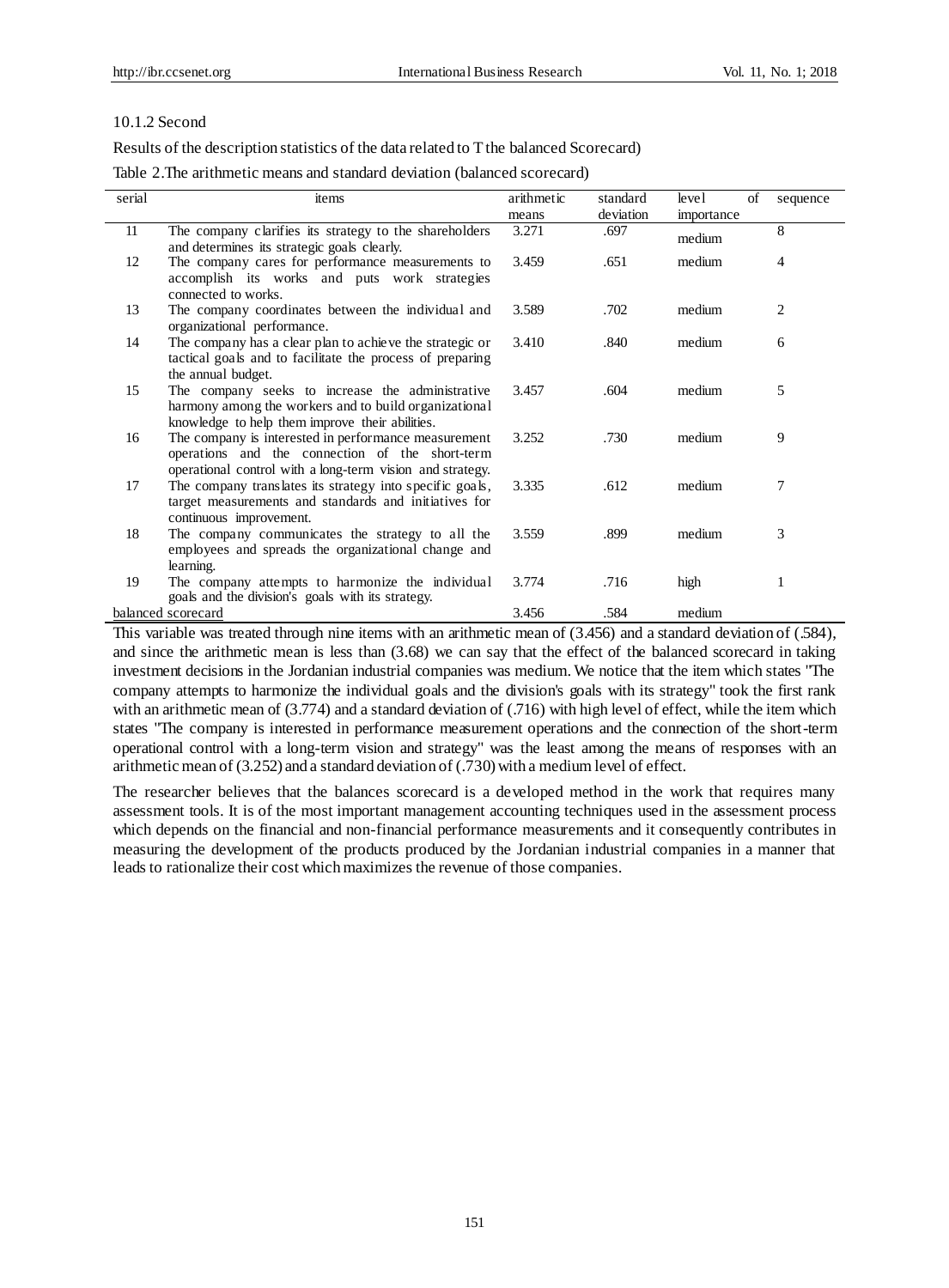### 10.1.3 Third

Results of the descriptive statistics of the data related to the variable (just in time production system)

Table 3. The arithmetic means and standard deviation (just in time production system)

| serial | items                                                                                                                                             | arithmetic | standard  | of<br>level | sequence       |
|--------|---------------------------------------------------------------------------------------------------------------------------------------------------|------------|-----------|-------------|----------------|
|        |                                                                                                                                                   | means      | deviation | importance  |                |
| 20     | Just in time production system helps to control the final                                                                                         | 3.461      | .877      |             | 5              |
|        | delivery time to clients which enhances the competitive<br>ability.                                                                               |            |           | medium      |                |
| 21     | (JIT) production system reduces the size of stock and<br>the costs.                                                                               | 3.481      | .773      | medium      | 4              |
| 22     | (JIT) makes the delivery of stock depend on a limited<br>number of suppliers.                                                                     | 3.689      | .645      | high        |                |
| 23     | The use of production control cards contributes in<br>controlling production and the required specifications.                                     | 3.373      | .678      | medium      | 9              |
| 24     | (JIT) system leads to providing workers with multiple<br>skills.                                                                                  | 3.466      | .707      | medium      | 5              |
| 25     | (JIT) system helps to purchase stock with quantities<br>appropriate to the size of production.                                                    | 3.510      | .708      | medium      | 3              |
| 26     | (JIT) system is connected to improving the quality of<br>the product and in reducing its costs through the testing<br>and controlling procedures. | 3.379      | .684      | medium      | 8              |
| 27     | (JIT) system enables to depend on a law level of stock<br>to lessen the loss.                                                                     | 3.561      | .588      | medium      | $\overline{c}$ |
| 28     | (JIT) system enables the company to produce according<br>to specific orders.                                                                      | 3.411      | .644      | medium      |                |
|        | just in time production                                                                                                                           | 3.481      | .597      | medium      |                |

The variable was treated through nine items which achieved an arithmetic mean of (3.481) and a standard deviation of (.597), and since the arithmetic mean is less than (3.68), we can say that the effect of (JIT) production system in taking investment decisions in the Jordanian industrial companies is medium. We notice that the item which states "(JIT) makes the delivery of stock depend on a limited number of suppliers" took the first rank with an arithmetic mean of (3.689) and a standard deviation of (.645) with high level of effect, while the item that states "The use of production control cards contributes in controlling production and the required specifications" was the least among the means of responses with an arithmetic mean of (3.373) and a standard deviation of (.678) with medium effect.

The researcher believes that the (JIT) system reduces the stock through adjusting production with sales orders and production requirements; and since the aim of (JIT) is to reduce the stock, lessen the loss and improve performance, this goal must be accompanied by taking sound investment decisions and requires concentrating the efforts of developing and improving the performance of the operations which are considered as constraints to the production line.

# 10.1.4 Fourth

Results of the descriptive statistics of the data related to the dependent variable (taking investment decisions)

| Table4. The arithmetic means and standard deviations (taking investment decisions) |  |  |
|------------------------------------------------------------------------------------|--|--|
|------------------------------------------------------------------------------------|--|--|

| serial | items                                                                                                      | arithmetic<br>means | standard<br>deviation | of<br>level<br>importance | sequence       |
|--------|------------------------------------------------------------------------------------------------------------|---------------------|-----------------------|---------------------------|----------------|
|        | Management accounting techniques contribute in :                                                           |                     |                       |                           |                |
| 29     | achieving the process of taking investment decisions<br>with high efficiency.                              | 3.651               | .716                  | high                      |                |
| 30     | facilitating the process of taking investment decisions.                                                   | 3.631               | .751                  | high                      | 6              |
| 31     | accelerating the process of taking investment decisions.                                                   | 3.851               | .655                  | high                      |                |
| 32     | providing qualified competencies to deal with the                                                          | 3.831               | .681                  |                           | $\overline{c}$ |
|        | management accounting methods in taking investment<br>decisions.                                           |                     |                       | high                      |                |
| 33     | choosing the best solution and analyzing the aspects of<br>the investment decision subject.                | 3.617               | .741                  | high                      |                |
| 34     | taking the investment decisions related to solving a<br>certain problem.                                   | 3.747               | .729                  | high                      | 4              |
| 35     | sharing the workers of the management accounting with<br>specialists to reach a sound investment decision. | 3.779               | .767                  | high                      | 3              |
|        | taking investment decisions                                                                                | 3.729               | .710                  | high                      |                |

This variable was treated seven items with an arithmetic mean of (3.729) and a standard deviation of (0.710), and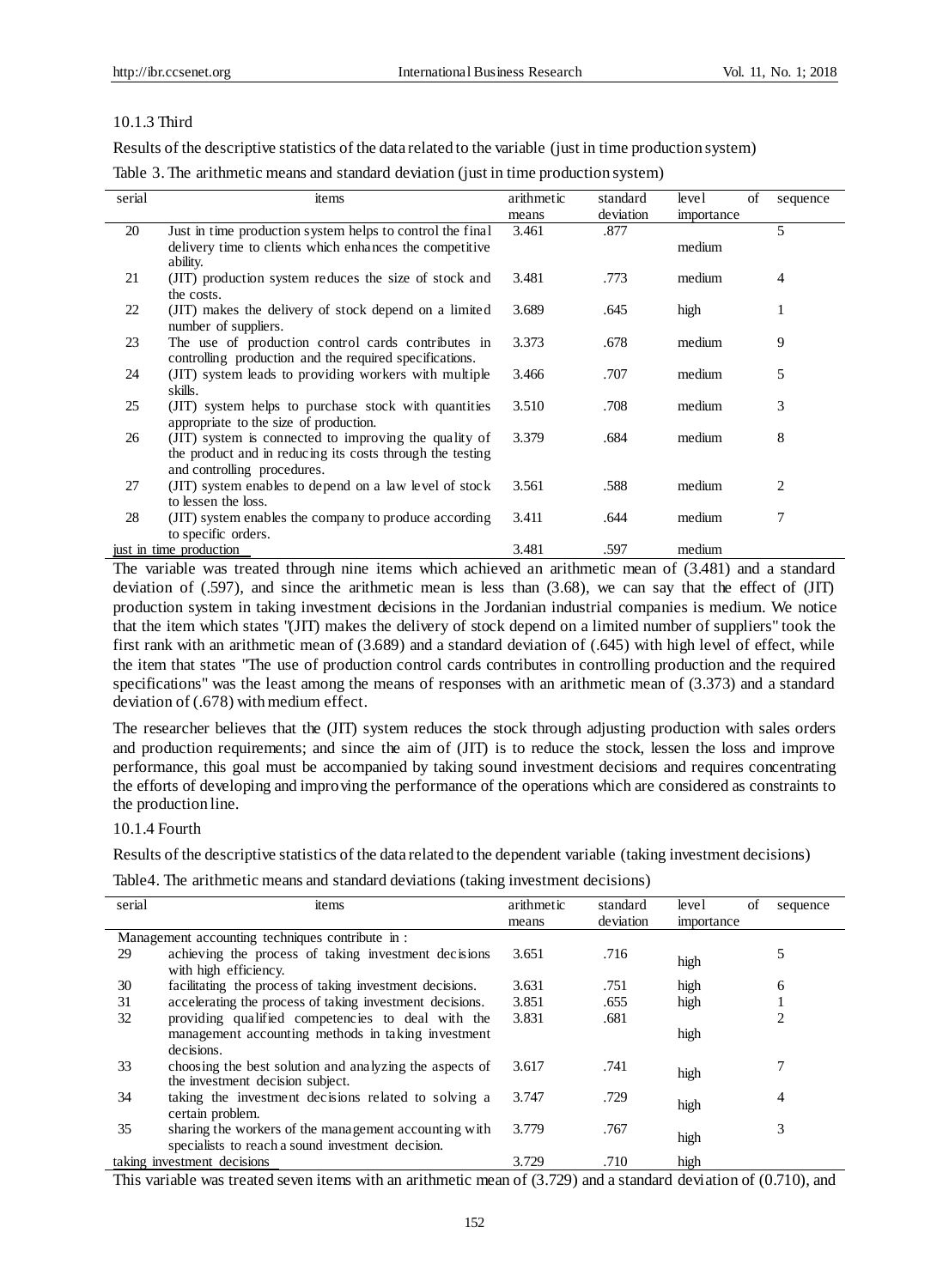since the arithmetic mean is higher than  $(3.68)$ , we can say that the effect of management accounting techniques in taking investment decisions in the Jordanian industrial companies is high. We notice that the items which states that "The management accounting methods contribute in accelerating the process of making investment decisions took the first rank with an arithmetic mean of (3.851) and a standard deviation of (.665) with high level of effect, while the item which states that "The management accounting methods contribute in choosing the best solutions and analyzing the aspects of the investment decision subject" wasthe least among the mean of responses with an arithmetic mean of (3.617) and a standard deviation (.741) with high level of effect.

The researcher believes that management accounting is the corner stone in any company whether industrial, commercial or service and that it is the foundation of taking investment decisions as the need of the management to management accounting is determined by the sum of the financial and non-financial information and data, and in order for those companies to perform their different tasks related to planning, control, performance assessment and helping to prepare the comprehensive operational budget.

*10.2 Results of the Research Hypotheses Test*

#### 10.2.1 First

Testing the first main hypothesis:

This hypothesis states "Thereis no statistically significant effect of the strategic management accounting techniques with its variables (target costing, balanced scorecard, just in time production system) in taking investment decisions in the Jordanian industrial companies".

Table 5. Results of the multiple linear regression test to the effect of management accounting techniques in taking investment decisions in the Jordanian industrial companies

| independent variable |            | Sig.  | R    | $R^2$ |      | Calculated<br>T-value | Statistical decision  |
|----------------------|------------|-------|------|-------|------|-----------------------|-----------------------|
| management           | accounting | 0.000 | .241 | .491  | .643 | 7.597                 | rejection of the null |
| techniques           |            |       |      |       |      |                       | hypothesis            |
|                      |            |       |      |       |      |                       |                       |

Significant level ( $a= 0.05$ ) table value T= 2.29

It is clear the calculated T value is (7.597) while its table value is (2.29). Comparing the values, we find that the calculated value is higher than the table value, so the null hypothesis is rejected while the alternative hypothesis is accepted which states "There is a statistically significant effect of the strategic management accounting technics with its variables (target costing, balanced scorecard, just in time production system) in taking investment decisions in the Jordanian industrial companies". This is confirmed by the value of (Sig) which points to zero which is less than 5%, it is also indicates that the variance in the independent variables  $(R^2)$  interprets the rate of (.491) of the changes in the dependent variable where the rest is attributed to other factors. The degree of influence B reached at (.643) which indicates the presence of a positive effect of the strategic management accounting techniques in taking investment decisions. As for testing the sub-hypotheses that stem from this hypothesis, the following tables show the results:

#### 10.2.1.1 First

#### **Testing the first sub-hypothesis:**

This hypothesis states "There is no statistically significant effect for using target costing in taking investment decisions in the Jordanian industrial companies.

|  | Table 6. Results of the simple linear regression test of the first sub-hypotheses |
|--|-----------------------------------------------------------------------------------|
|  |                                                                                   |

|                                                                    |              | - - |       |      |           |
|--------------------------------------------------------------------|--------------|-----|-------|------|-----------|
| statement                                                          | correlation  | D.  | ᠇᠇    |      | Sig       |
| the effect of the target costing in taking investment<br>decisions | つよつ<br>. . ټ | ے ل | 5.546 | .347 | $0.000\,$ |

\* The correlation is statistically significant at ( $a \ge 0.05$ ) and T table value 1.671.

The statistical analysis showed that (Sig) reached at (0.000) which means the presence of an effect of the target costing in taking investment decisions in the Jordanian industrial companies. The variance in the independent variable  $(R)$  explains the rate of  $(357)$  of the variance in the dependent variable. This means that other factors affect taking investment decisions. R<sup>2</sup> reached at  $(.125)$  which shows that the effect in decision making is resulted from target costing. The degree of influence B was (.347) which indicates the presence of positive effect of target costing in taking investment decisions.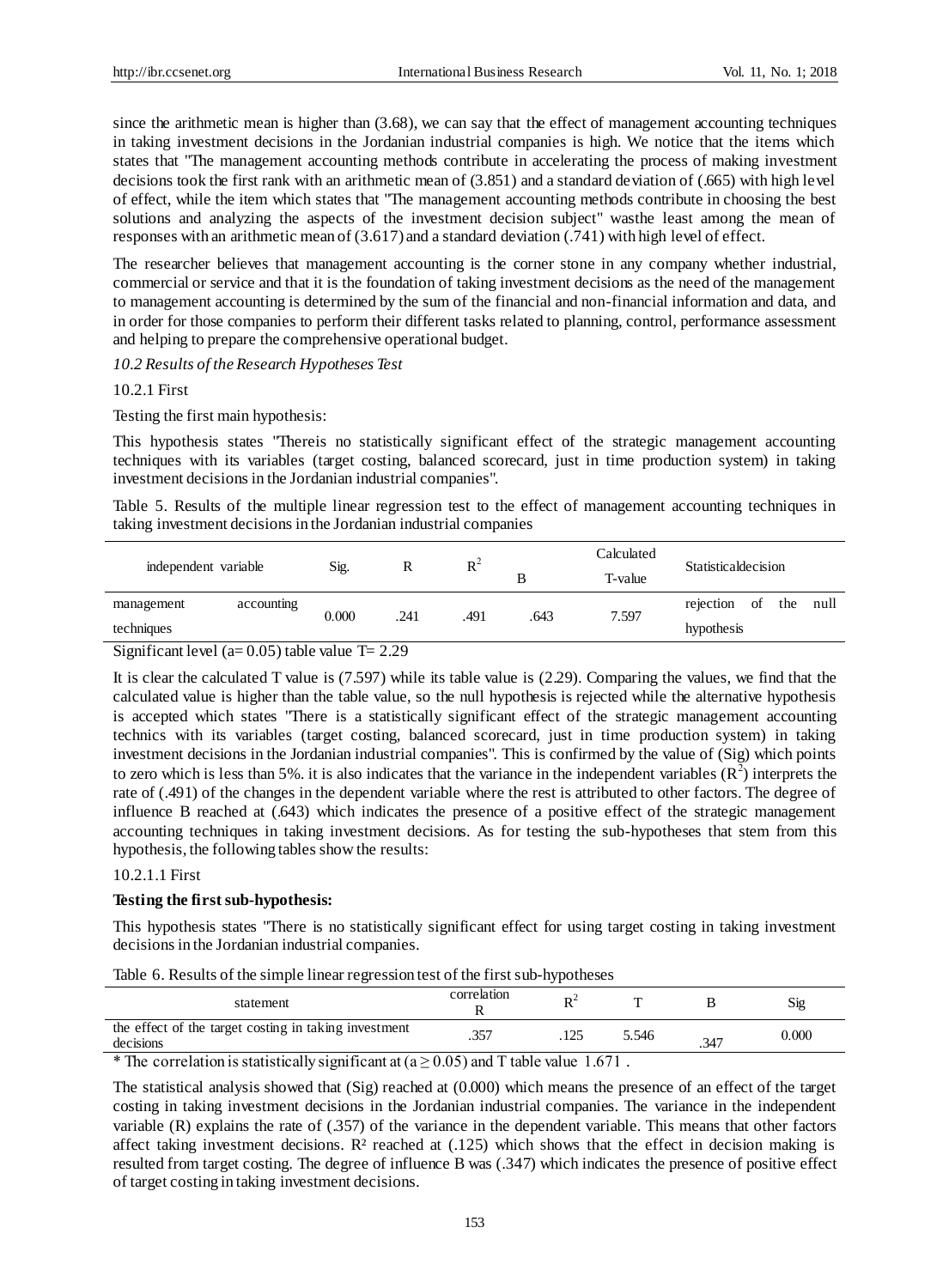## 10.2.1.2 Second

## **Testing the second sub-hypothesis:**

This hypothesis states "There is no statistically significant effect of using the balanced scorecard in taking investment decisions in the Jordanian industrial companies.

Table 7. Results of the simple linear regression test of the second sub-hypothesis

| statement                                         | correlation | m-  |         |       | Sig  |
|---------------------------------------------------|-------------|-----|---------|-------|------|
| the effect of the<br>balanced scorecard in taking | .299        | 188 | 6.009   |       | .002 |
| investment decisions                              |             |     |         | 0.275 |      |
| $\sim$ and $\sim$                                 |             |     | 0.17771 |       |      |

\* The correlation is statistically significant at ( $a \ge 0.05$ ) and T table value of 1.671.

The statistical analysis showed that (Sig) reached at (0.002) which means the presence of effect of using the balanced scorecard in taking investment decisions in the Jordanian industrial companies. The variance in the independent variable (R) explains the rate of (.299) of the variance in the dependent variable. This means that other factors affect taking investment decisions. As for  $R_1^2$  it reached at (.188) which indicates that the effect in taking investment decisions is resulted from the balanced scorecard. The degree of influence B reached at (.275) which means the presence of positive effect of the balanced scorecard in taking investment decisions.

# 10.2.1.3 Third

Testing the third sub-hypothesis

This hypothesis states "There is no effect of using (JIT) production system in taking investment decisions in the Jordanian industrial companies.

Table 8.Results of the simple linear regression test of the third sub-hypothesis

| statement                                                                                        |       |       | Sig  |
|--------------------------------------------------------------------------------------------------|-------|-------|------|
| the effect of the just in time production system<br>.340<br>(JIT) in taking investment decisions | 4.981 | 0.330 | .000 |
|                                                                                                  |       |       |      |

\* The correlation is statistically significant at ( $a \ge 0.05$ ) and T table value of 1.671.

The results of the statistical analysis showed that (Sig) reached at (0.000) which means the presence of effect of the (JIT) production system in taking investment decisions in the Jordanian industrial companies. The variance in the independent variable (R) explains the rate of (.340) of the variance in the dependent variable which means that other factors affect taking investment decisions. As for  $R_1$ <sup>2</sup> it reached at (.213) indicating that the effect in decision making is resulted from the just in time production system. The degree of influence B was (.330) which means the presence of a positive effect of the (JIT) production system in taking investment decisions.

# **11. Results**

The results of the research revealed that there is an effect of the management accounting techniques with its variables (target costing, balanced scorecard, JIT production system) in taking investment decisions in the Jordanian industrial companies. As for testing the sub-hypotheses, it was as follows:

- 1- Theresults revealed an effect of target costing in taking investment decisions in the Jordanian industrial companies. The results of the descriptive and analytical statistics of this variable showed that the responses to the items of this variable were at medium level. It was clear that the costs of products are affected by the costs of sharing raw materials and the requirements and process of the production process. The operational engineering can be designed in a manner that reduces the production costs and suits the provision of new future models.
- 2- The results showed the presence of an effect of the balanced scorecard in taking investment decisions in the Jordanian industrial companies. The results also showed that the responses to the items of this variable were at medium level and it was clear that the company tries to harmonize the individual goals and the division's goals with the strategy of the company and provides a strategic communication plan which connects the top management with individuals. It was also clear that the company seeks to coordinate between the individual and organizational performance to reach at the objectives.
- 3- The results showed the presence of an effect of the (JIT) production system in taking investment decisions in the Jordanian industrial companies and also showed that the responses to the items of this variable were at medium level. It was clear that this system helps to make the process of stock delivery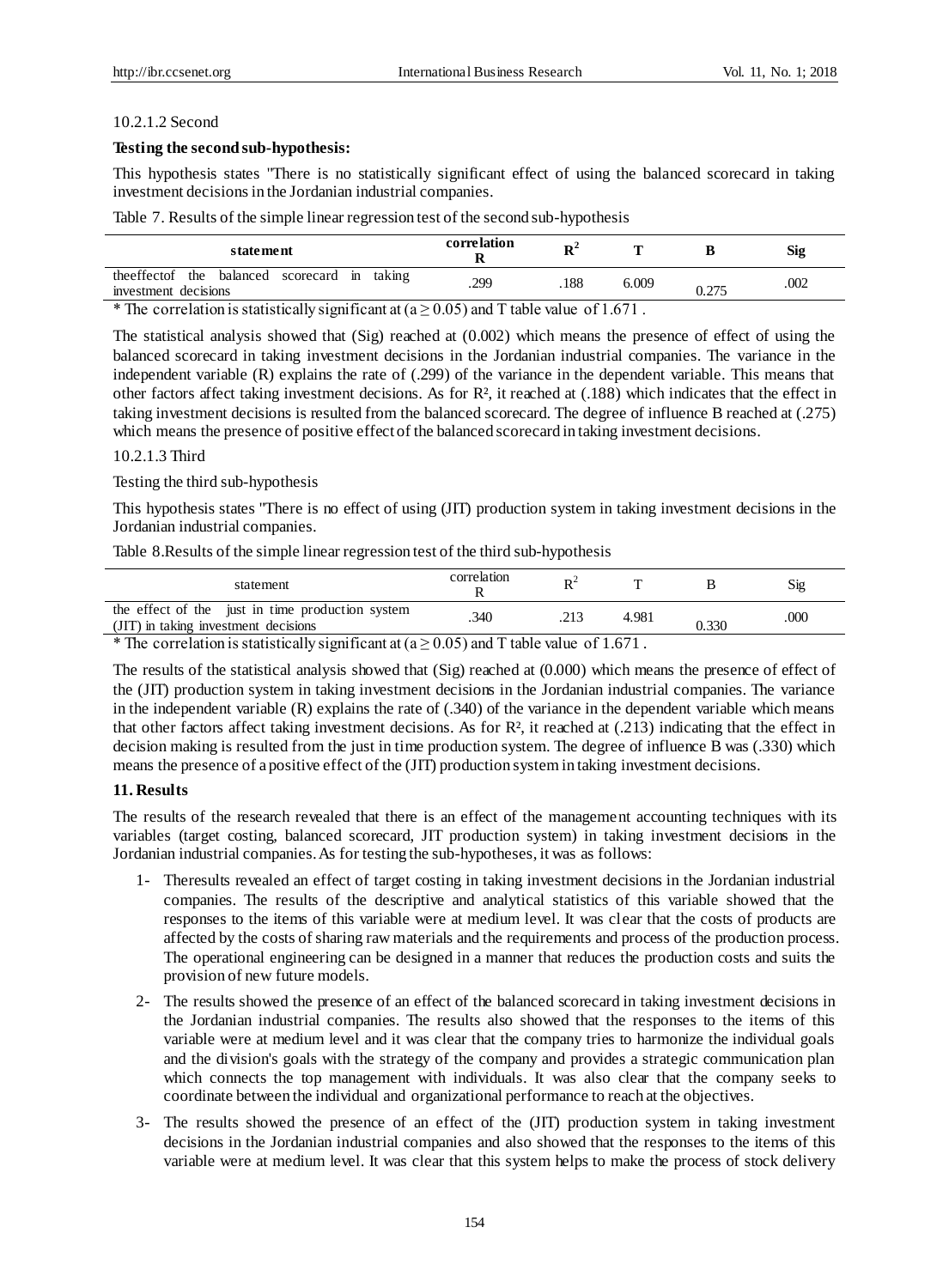dependent on a limited number of suppliers. It was also clear that the (JIT) production system makes it possible to depend on a low level of stock to reduce the loss and size of defective products.

# **12. Recommendations**

- 1- The Jordanian industrial companies are to use modern management accounting methods and to take care of their different fields to be able to interact and respond to the environmental, social and economic changes.
- 2- Developing the management accounting departments and caring for continuous training and teaching to raise the efficiency of the management accountants in the Jordanian industrial companies and holding training courses to acquaint them the management accounting systems and uses and the continuous development in their methods.
- 3- Increasing the awareness of people in charge in the Jordanian industrial companies to the important role played by the management accounting methods in providing the information that helps the investors to take investment decisions in those companies.
- 4- Assuring the Jordanian industrial companies to accept and adopt the balanced scorecard technique to be properly applied depending on workers who enjoy sufficient awareness to apply this technique to enable the company to assess its performance in harmony with its surrounding environment.
- 5- The top managements of the Jordanian industrial companies are to create the appropriate grounds to transform from the applied traditional systems to the (JIT) production system and to view all the aspects and constituents of this system together with its benefits for the company.

#### **References**

- Abu Khashabah, A. A. (2011). Concepts and Characteristics of Investment Decisions and the Effecting Factors in It, and the Different Configurations for It, Publications of Al-Sharq Academy of Applied Sciences, Cairo.
- Abu Zayd, F. R. B. (2010). Usage of Target Cost Method for the Purpose of Cost Reduction in the Oil and Gas Companies in the Libyan Arab Jamahiriya in Light of Environment Development and Quality Requirements, a Master Thesis, Arab Academy for Financial and Banking Sciences, Amman, Jordan.
- Abu, J., Mohammad, M., & Aql, I. (2016). the Economical Feasible Study. Amman: Dar Ghaida' for Publication and Distribution.
- Adeyemi, S. L. (2010). Just-in-Time Production Systems (JITPS) in Developing Countries -The Nigerian Experience.*J SocSci, 22*(2), 145-152.https://doi.org/10.1080/09718923.2010.11892795
- Adler, R., Everett, A., & Waldron, M. (2012). Advanced Management Techniques in ManafacturingUtiliztion, Benefits and Barriers to Implementation, *Accounting Forum, 1,* 131-150.
- Ali, H. (2016).Advance Administrative Accounting, Al-Dar Al-Jami'iyyah, Alexandria, Egypt.
- Al-Matarneh, G., Al-Beshtawi, & Sulayman. (2007). The effect of Applying the Production Cost System in the Specified Time (JIT) on the Operational Performance in the Jordanian Industrial Companies. (Administrative Sciences) *Studies Journal, the University of Jordan- Jordan, 34*(2), 299-317.
- Al-Nashar, T. (2014). The Relationship between the Added Costs Frame and the Indicators of non-Suitability Cost System, a Proposed Frame, an Applied Study. *the Journal of Commerce Faculty of Scientific Researches, Cairo, 41*(1), 283-335.
- Al-Nsour, S., &Ali, A. K. (2016). The Impact of Using Modern and Traditional Administrative Accounting Methods on Profitability in the Public Industrial Companies Ltd enrolled in Amman Fund Market- an Analytical Study. a PHD Thesis, the Islamic Sciences University, Jordan.
- Al-Tarawneh, B. M. (2015). The Strategic Role for Applying the Costs' System Based on the Activities Basis (ABC): a Field Study in the Medicine Industrial Companies working in Jordan. a PHD Thesis, Al-Jinan University, Tripoli, Lebanon.
- Dhaher, A. H. (2016). Administrative Accounting, Dar Wael for Publication, Amman, Jordan.
- Fakhr, N., & Al-Dulaimi, K. (2012). Industrial Cost Accounting, International Scientific House for Publication and Distribution, and Dar Al-Thaqafa for Publication and Distribution, Amman, Jordan.
- Ghunaimi, S. M. A. (2014). The Effeciency Extent of Target Cost Role in the Increase of Competitive Ability of Commercial Bank Services- an Analytical Study. *Commercial Research Journal, 3*(1), 34-51.